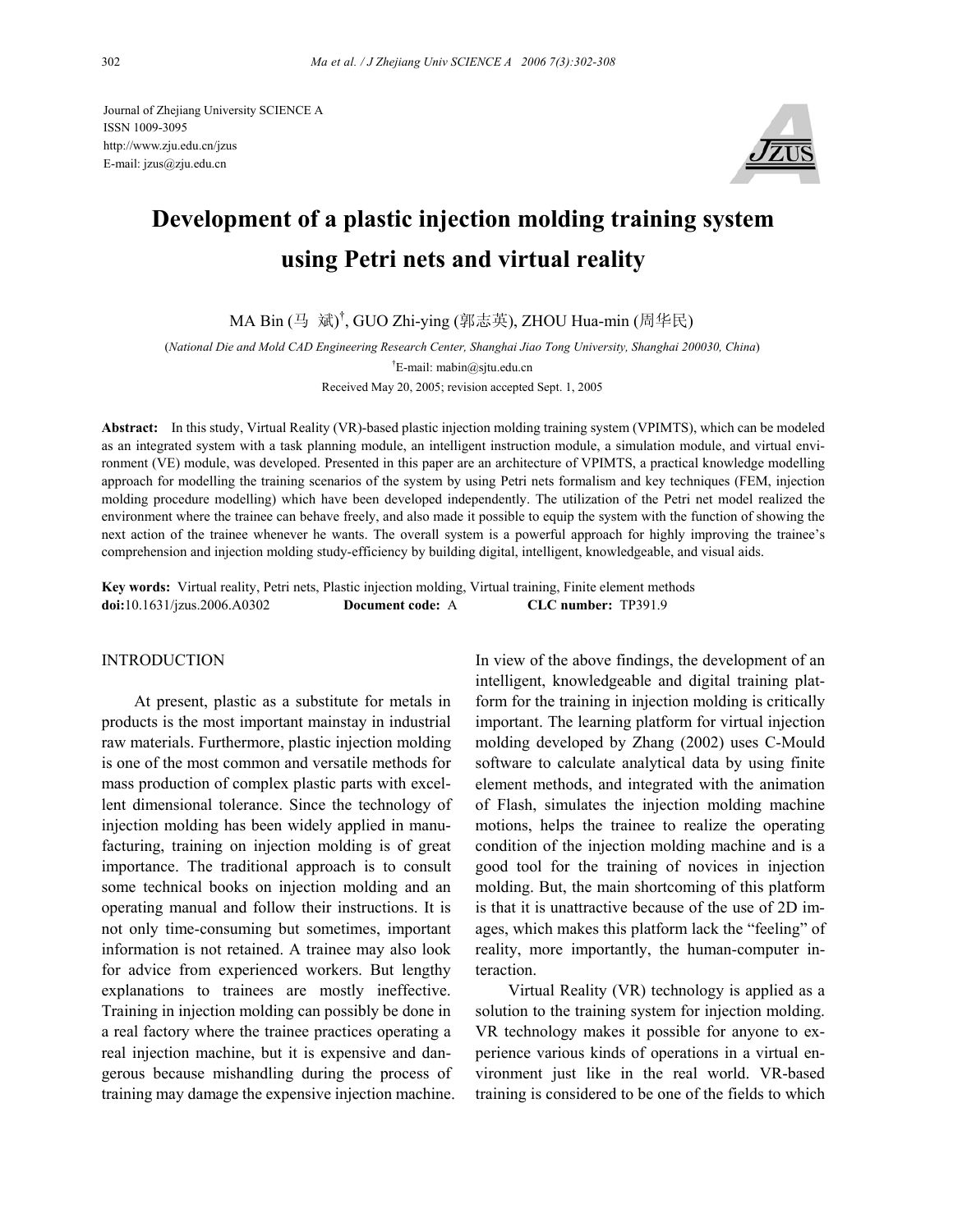VR technology can be applied effectively (van Dam *et al*., 2002; Vora *et al*., 2002; Wang *et al*., 2004). But, although the availability of VR in the field of training has been recognized, one remaining problem of a training system in a virtual environment (VE) is that the behavior of the trainee is very limited and the workload of the instructors is heavy.

The aim of this study is to develop a new type of injection molding training system in VE in which the trainee can behave freely and can get advice on what to do next whenever he wants in order to reduce the workload of the instructors. In this study, the formalism of Petri nets is applied for representing the operating and injection molding procedures.

Petri nets constitute a general tool for describing the behavior of concurrent discrete events (Sorensen and Janssens, 2004; Kiritsis *et al*., 1999). The use of a Petri net model realizes the environment in which the trainee can behave freely, and is also the function that shows the next action to implement in a virtual environment to the trainee. Furthermore, in this study, an immersive and interactive VPIMTS is created on an Onyx2 workstation, a toolkit WTK and OpenGL interface by using VR technology and finite element methods (FEMs). A practical knowledge modelling approach is applied to model the training scenarios of the system by using Petri nets formalism. The overall system is a powerful approach to improve the trainee's comprehension and study-efficiency on injection molding by developing digital, intelligent, knowledgeable, and visual aids.

#### FRAMEWORK OF THE VPIMTS

In this approach, a VPIMTS is composed of four interactive modules: a task planning module, a simulation module, an intelligent instruction module, and VPIMTS environment. Fig.1 illustrates the modules and the message flow among them. Briefly, the functionality of the modules is as follows:

The responsibility of the task planning module is to adaptively generate appropriate training task plans based on a Petri net according to training goals. It is composed of a knowledge base, a goal decomposition, an action analysis and Petri net modelling. The final training goal of the VPIMTS can be formulated as "make the trainee familiar with the manual operation of an injection machine and know the procedure of

injection molding". Based on the knowledge of injection molding, first, decompose the final complex training goal into simple sub-goals and then analyze plausible actions of the trainee. Then construct goal-task decision tables from which to extract the corresponding training task according to the training goal inputted by trainee. Finally create the training plan using Petri net.



**Fig.1 Program architecture** 

The simulation module receives the training plan from the task planning module, and initializes the model including CAD modelling, FEM and injection molding procedure modelling. The shape and structure of an injection mould and a machine are different (for example a double-plate or three-plate injection mould and a horizontal or vertical injection machine). Also 3D geometric modelling of manufacturing equipments including injection mould and machine is fussy and complicated work by using CAD software. Because of these reasons, with integration of OpenGL interface, a geometric model of an injection mould and an injection machine based on the boundary representation is created by using Delaunay triangulation technique (Escobar and Montenegro, 1996). In this system, the database of geometrical model of injection mould and injection machine is created.

The intelligent instruction module continuously receives messages from the task planning module and provides timely instruction and recommendations to the trainees according to their performance.

Finally, the VPIMTS environment sends training goals inputted by a trainee to the task planning module, receives the instructions from the intelligent in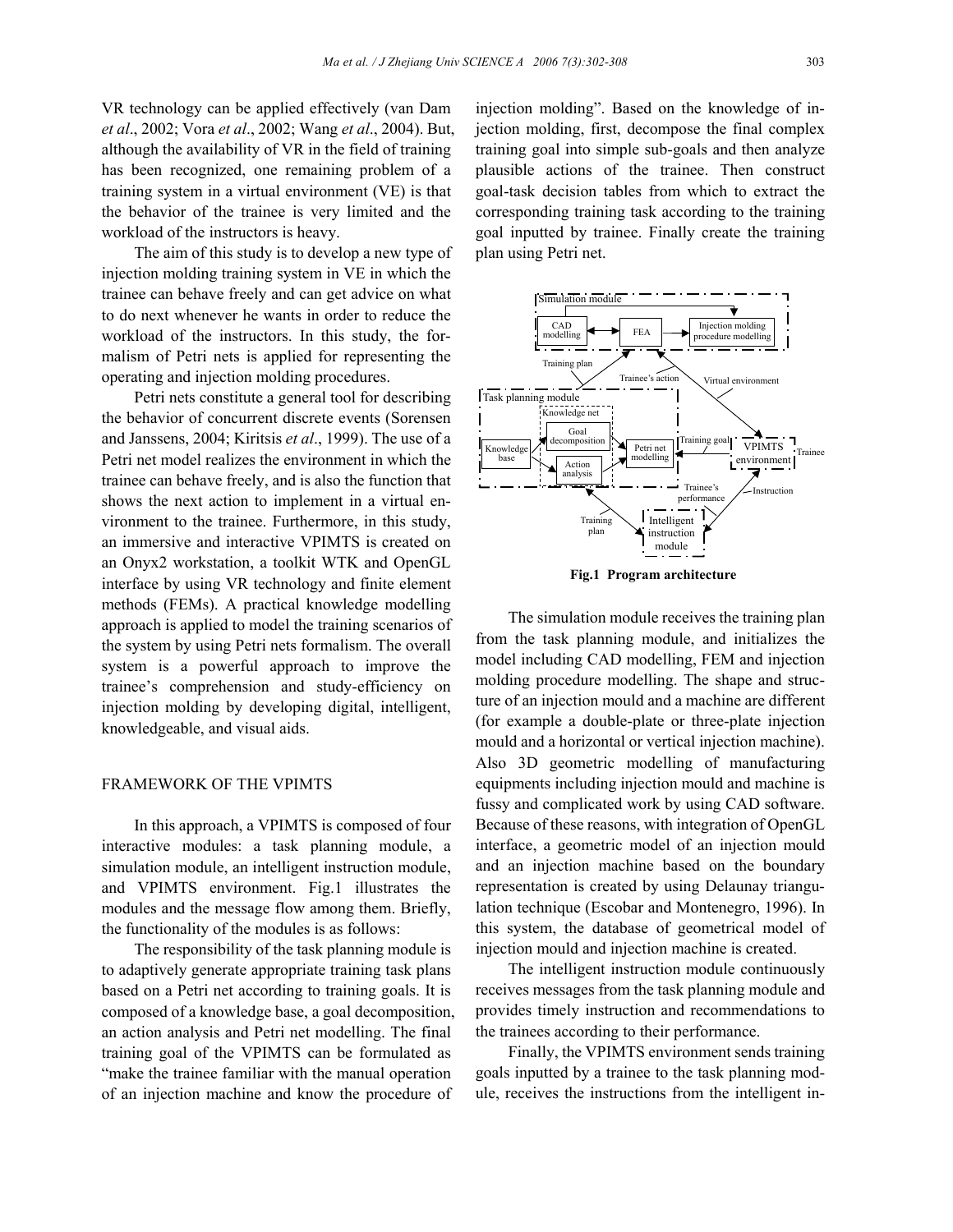struction module, measures the trainee's actions and produces various simulations in the virtual environment. Collision detection (Su *et al*., 1999) is applied on the interaction between trainees and VPIMTS environment.

The workstation used for a prototype implementation of VPIMTS consists of an SGI Onyx2 system which produces graphical simulations using WorldToolKit as a programming library, Datagloves with a hand tracker, which measure the gestures of the trainee's hands, a 3D sound server, and three high power video projectors. The images are projected in frame sequential stereo, and Head Mounted Display (HMD) is used to decode the display into a true 3D image. Position and orientation tracking is done by Ascension's Flock of Birds with an Extend Range Transmitter (ERT) which uses a pulsed, d.c. magnetic field and can determine 6 degree of freedom information from each of the possible 29 receivers. Measurements can be made at a rate of 10~144 Hz and range of  $\pm 2.4$  m from the ERT. Trainees in the effective range of the tracking unit have an optically correct view, while other users perceive visual distortion proportional to their distance from the tracking unit. In this study, based on the virtual scenery (shown in Fig.2) the method that created the VPIMTS will be discussed in detail.



**Fig.2 Schematic model of an injection machine** 

# DEVELOPMENT OF THE TASK PLANNING MODULE

Training tasks form the basis of a training scenario and are constructed and organized toward some training goals. Sets of relevant training tasks are called training plans (TPs), which are modelled using Petri nets, and then stored in the knowledge base of VPIMTS. The goal of developing the VPIMTS is "make the trainee familiar with the manual operation of an injection machine and know the procedure in injection molding". The next sections elaborate on the final training goal decomposition, the action analysis made by trainee and TP-net modelling using Petri nets.

#### **Goal decomposition knowledge**

Before going on to the development of the VR-simulation and the related Petri net model for the injection molding procedure, we make a detailed task analysis by referring to the training materials (manual and video tape). Based on the results of task analysis, using the hierarchical task analysis (HTA) approach, the final training goal is decomposed into three sub-goals (as shown in Fig.3): SG00-01, SG00-02, and SG00-03. The sub-goal SG00-01 is further decomposed into two sub-goals: SG00-11 and SG00-12. SG00-02 is further decomposed into four sub-goals: SG01-11, SG01-12, SG01-13, and SG01-14. The interpretation of each goal is listed in Table 1.



**Fig.3 Goal trees in the VPIMTS** 

**Table 1 The interpretation of goal in the VPIMTS** 

| Goal            | Interpretation                                                                |
|-----------------|-------------------------------------------------------------------------------|
| G <sub>00</sub> | To familiarize trainees with the manual opera-<br>tion of injection molding   |
| SG00-01         | To learn how to initialize the injection equip-<br>ment                       |
| SG00-02         | To familiarize trainees with the process of<br>injection molding              |
| SG00-03         | To know how to finalize the task and shut<br>down the operation               |
| SG00-11         | To familiarize trainees with the initialization<br>of injection machine       |
| SG00-12         | To master the operation setting                                               |
| SG01-11         | To learn how to test the processing parameters<br>in manual mode              |
| SG01-12         | To learn how to set the machining parameters<br>for automatization            |
| SG01-13         | To familiarize trainees with the process of<br>injection molding in auto mode |
| SG01-14         | To know how to take away the product in<br>manual mode                        |
|                 |                                                                               |

To generate suitable and sufficient training plans that can achieve the training goals, we use decision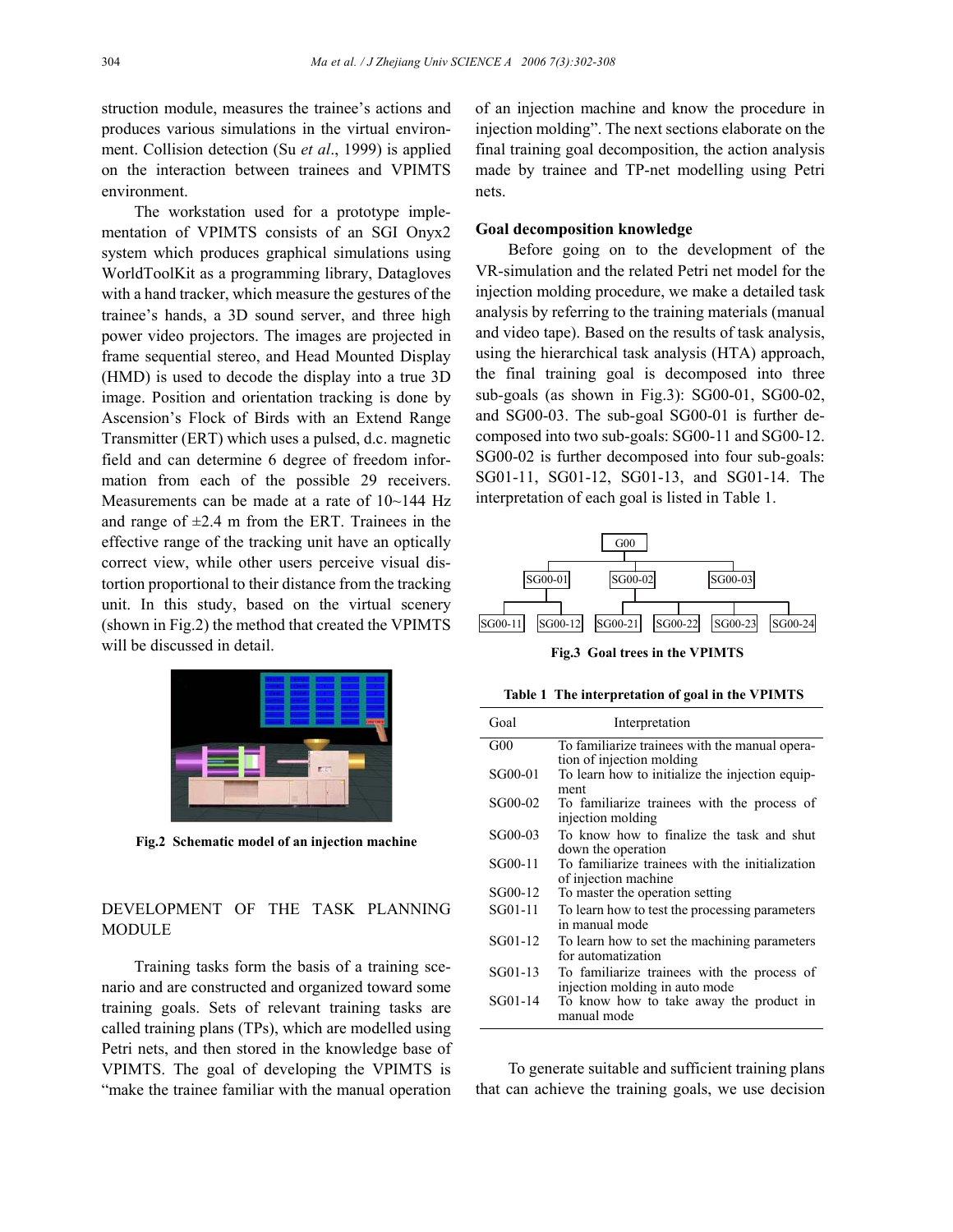tables to represent the knowledge for mapping goals (sub-goals) into training tasks. All training goals with the serial number of corresponding training tasks and corresponding training tasks with training goal's number form a set of GOAL-TASK decision tables. Table 2 shows an example of such a decision table.

**Table 2 Shows an example of such a decision table** 

| No. | <b>GOAL-TASK</b>                                                                       |
|-----|----------------------------------------------------------------------------------------|
| 1   | SG00-11: To familiarize trainees with the ini-<br>tialization of injection machine (8) |
| 2   | $SG00-12$ : To master operation setting $(9)$                                          |
| 3   | SG01-11: To learn how to test the processing<br>parameters in manual mode (10)         |
| .   | .                                                                                      |
| 8   | $T1$ : Initialization $(1)$                                                            |
|     | .                                                                                      |
| 10  | T3: Test the processing parameters in manual<br>mode $(3)$                             |
| .   |                                                                                        |
| 12  | T5: Familiarize trainees with the process of injec-<br>tion molding $(5)$              |
| .   | .                                                                                      |
| 14  | $T$ ?: Shut down $(7)$                                                                 |

#### **Action analysis**

The aim of this study is to develop a new type of injection molding training system in VE where the trainee can behave freely and can get advice on what to do next. But action in the virtual environment may be impossible in the real environment. So action violation occurs. In order to overcome action violation, it is important to forecast the various possible action violations and effective dilemma resolution plane should be given. So, an action constraints model is created and added to the knowledge base. Based on training materials (manuals and video tapes) the trainee's actions during the training course must be analyzed and classified into four types: (1) Normal action, the same action as the one designated as the correct action in the manual; (2) Inhibited action, action strongly inhibited or warned by the manual, although possible to implement; (3) Possible action, action not specified in the manual, although possible to implement; (4) Impossible action, physically impossible action.

Although Types (1) and (2) should be considered in designing the VR-based training system, the setting of the remaining Types (3) and (4) is a difficult problem. If we want to set the more coverage by Type (3), the system should have the capacity to cope with more versatile situation and so, is difficult to design, and Type (4) will be difficult to realize. We decided to set the range of Type (3) as wide as possible, and to use the information or warning to instruct the trainees undergoing training.

The behavior of trainees, a virtual injection machine and a mould in the VPIMTS can be classified into two parts: discrete behavior and continuous behavior. Discrete behavior that seems to be reactive can be described by the triplet (*input\_action*, *internal\_action*, *output\_action*). By adopting a black box approach, the triplet can be rewritten by the pair (*input\_action*, *output\_action*). Since the input/output action pair alters the internal states, a discrete transition can be denoted by the quad (*input\_action*(*i*), *previous\_state*(*s*), *output\_action*(*o*), *next\_state*(*s*)). We call this possible transition a repertoire fragment. A repertoire fragment is then constructed from a finite sequence  $i_1s_0o_1s_1, \ldots, i_ks_{k-1}o_ks_k$  of alternating states and actions beginning with a start input action such that each quad  $(i_{i+1}, s_i, o_{i+1}, s_{i+1})$  is a repertoire fragment.

In continuous behavior, the virtual object can independently update its internal states and external states over intervals of time, without being invoked externally. That is, continuous behavior is proactive, rather than reactive (or interactive) as in discrete behavior. All actions of continuous behavior are locally controlled. Continuous behavior is based on asynchronous message-based interaction. Therefore, continuous behavior can be described by the triplet (*previous\_state*, *action*, *next\_state*) not by the input/internal/output action triplet. The repertoire fragment for continuous behavior is slightly different from that of the discrete one. A repertoire fragment is described as a finite sequence  $t_0s_0a_1s_1t_1,...,$ *tk*−1*sk*−1*aksktk* of alternating states and actions beginning with a start state  $(s_0)$  at time  $t_0$ , ending with a state  $(s_k)$  at time  $t_k$ , and returning to the start state  $(s_0)$ , which can be simulated by a single-loop program.

## **TP-net modelling**

In a VPIMTS environment, in order to reach a certain training goal, a set of training tasks is organized into a plan called a training plan (TP). Then, the TP is specified as a specialized PN (TP-net) and is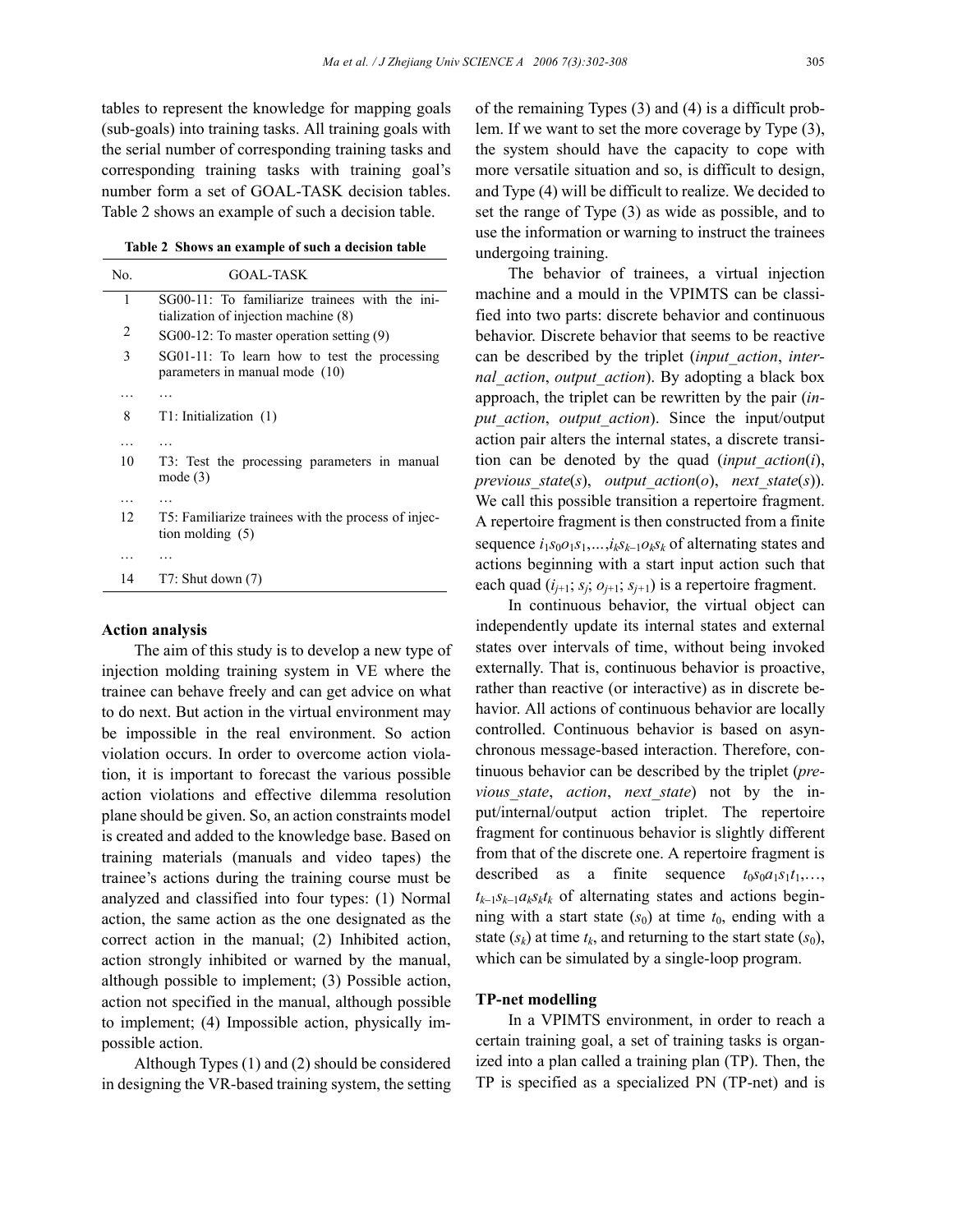stored in the knowledge base of the system. A TP-net represents a non-sequential causality among tasks and is used to personalize a TP-net by adapting to the trainer's training status.

A TP-net is a special kind of PN defined with the following restrictions:

- (1) Only one transition can be "fired" at a time;
- (2) A TP-net is a safe PN;
- (3) All arcs have weight equal to 1.

In addition, the following rules are applied to represent a virtual training plan using the PN model:

(1) Each machining operation or a well-established group of machining operations is represented by a transition  $T_i$  ( $i=1,2,...,n$ );

(2) A common input-output place is defined called control place (represented by 'double circle')

(3) A transition called automatic transition is defined, which represents that the state of the objects sometimes changes without the trainee's intention and is represented by two parallel bars.

(4) One token is assigned to a "virtual object";

(5) Different plausible states of a "virtual object" plausible in the simulation are represented by an "object place" and the realization of that state is represented by the existence of a token in the object place.

Fig.4 shows an example of initialization injection machine using Petri net. The interpretation of places and transitions are listed in Table 3 and Table 4.

All TP-nets of a VPIMTS are stored in a TP-nets base. To retrieve a suitable TP-net from the base, for each training goal (or sub-goals) *G*, according to the serial number of corresponding training tasks, a list of tasks:  $\{T(G)_1, T(G)_2, \ldots, T(G)_i, \ldots, T(G)_m\}$  is found by using the goal-task mapping decision table. For each training task  $T(G)$ <sup>*i*</sup> (1≤*i*≤*m*), a corresponding TP-net is retrieved and kept in the retrieved list  ${T(G)}$ .



**Fig.4 Initialization injection machine using Petri net** 

**Table 3 The interpretation of places in "Initialization" mode**

| Place           | Interpretation                                    |
|-----------------|---------------------------------------------------|
| P1              | <b>Start</b>                                      |
| P <sub>2</sub>  | The injection equipment geometric model is loaded |
| P <sub>3</sub>  | Action of trainee                                 |
| P4              | Collision between virtual hand and a button       |
| P <sub>5</sub>  | Button is pressed                                 |
| <b>P6</b>       | 'On' button is pressed                            |
| P7              | One of the other button is pressed                |
| P8              | "Power on first" appeared                         |
| P9              | One of the other button is pressed                |
| P <sub>10</sub> | 'Yes' button pressed                              |
| P <sub>11</sub> | 'On' button is red                                |
| P <sub>12</sub> | Machining sound is played                         |

**Table 4 The interpretation of transitions in "Initialization" mode** 

| Transition     | Interpretation                       |
|----------------|--------------------------------------|
| T1             | Load injection machine model         |
| T2             | Touch a button (detect collision)    |
| T <sup>3</sup> | Send response                        |
| T <sub>4</sub> | Press power 'On' button              |
| T <sub>5</sub> | Instruct trainee to "Power on first" |
| T6             | Press 'Yes' button                   |
| T7             | Display the 'On' button red          |
| T8             | Play machining sound                 |

#### SIMULATION MODELLING

#### **Finite element methods of injection moulding**

The traditional approach in simulation of plastic injection molding (PIM) applies the middle-plane technique or double surface-plane technique, based on 2D models, and uses finite element/finite difference method calculations.

Analytical results are shown on the surface of geometrical models, and the realistic flow behavior including the flow form and push mode of the molten polymer front cannot be visualized during the filling stage in injection molding. So, it cannot be appropriately applied in the VPIMTS. In view of this limitation, 3D solid models instead of middle-plane or surface-plane models were adopted, and a 3D control volume (shown in Fig.5) method was used to track the flow front in order to present the "fountain flow" phenomena enhancing the authentic feeling of the actual injection molding scene, the detailed algorithm of which is described in (Geng *et al*., 2003).

#### **Sequential control using Petri nets**

The whole process of injection molding includes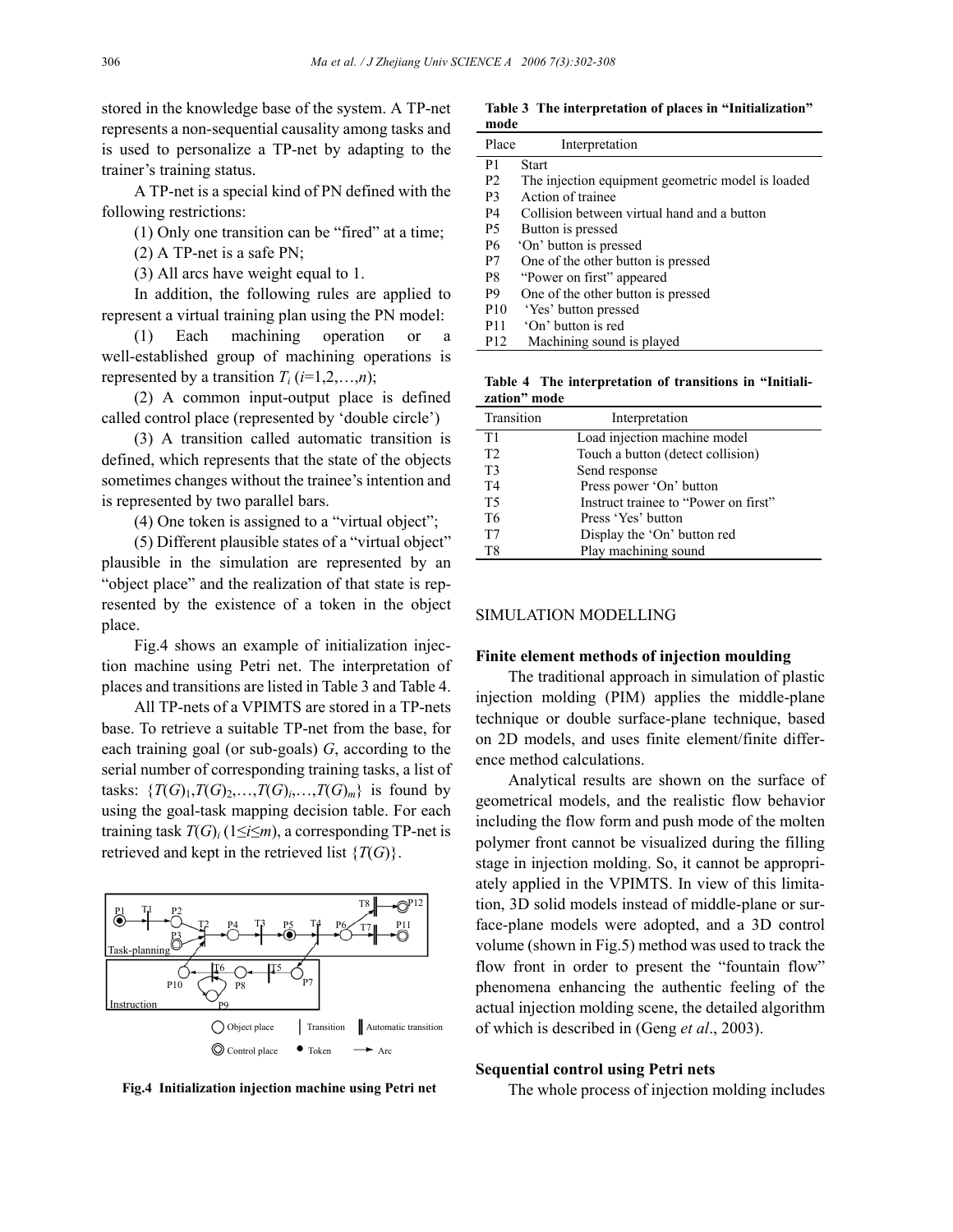four procedures: closing die, filling mould, opening die, and ejecting product. The procedure of filling a mould consists of three sub-procedures: filling, packing and cooling. During the process of injection molding, motional mode can be classified into two parts: the running of molten polymer and the mechanical movement of parts of an injection mould and a machine. The running of molten polymer is created by visualizing the data, which are calculated by finite element method (EFM) based on the different time steps. Compared to the flow behavior during the process of filling, the motional behavior of injection mould parts is complex, so the characteristics of injection mould parts motion must be explained.

If there is no mechanical motion in the injection mould side core, the mechanical motion of parts of an injection mould is linear along one direction. So, motional mode of parts of an injection mould is simpler. The basic principle of the motion of parts of an injection mould is that motions are grouped to be uniform in terms of grouping by static mould, grouping by injection mechanism, grouping by moving mould, grouping by ejecting mechanism, and grouping by inclined slide. Each group has a uniform characteristic of motion. If there is side core mechanical motion, the pace of motion of the angle pin is calculated. The equation for the motional pace of the angle pin can be expressed as Eq.(1):

## $x = \text{STEP}/\cos \alpha$ , (1)

where  $\alpha$  is gradient angle of the angle pin, *STEP* is a primary motional pace, and *x* is the motional pace of the angle pin. Based on the above ideas, the procedure of injection molding can be explained by using a Petri net, and is illustrated in Fig.6. The interpretation of places and transitions are listed in Table 5 and Table 6. The example of an injection mould in Fig.6 is a double-plate mould. Fig.7 shows the process of virtual injection molding based on the Petri net.

# **CONCLUSION**

In this study, a VR-based plastic injection molding training system VPIMTS, developed on the basis of Petri nets, is outlined. The Petri net theory has been used as a tool for representing training task plans of injection molding. The overall system is a powerful approach for improving the trainee's comprehension and study-efficiency on plastic injection molding by building digital, intelligent, knowledgeable, and visual aids. Future work includes the extension of the architecture to networked virtual environments.



**Fig.5 Graphical results obtained by FEM. (a) Control volume based on internal node; (b) Control volume based on boundary node**



**Fig.6 Modelling the process of injection molding using Petri net** 



**Fig.7 Embodies the Petri net. (a) Closing die; (b) Process of filling; (c) Opening die; (d) Ejecting the product**